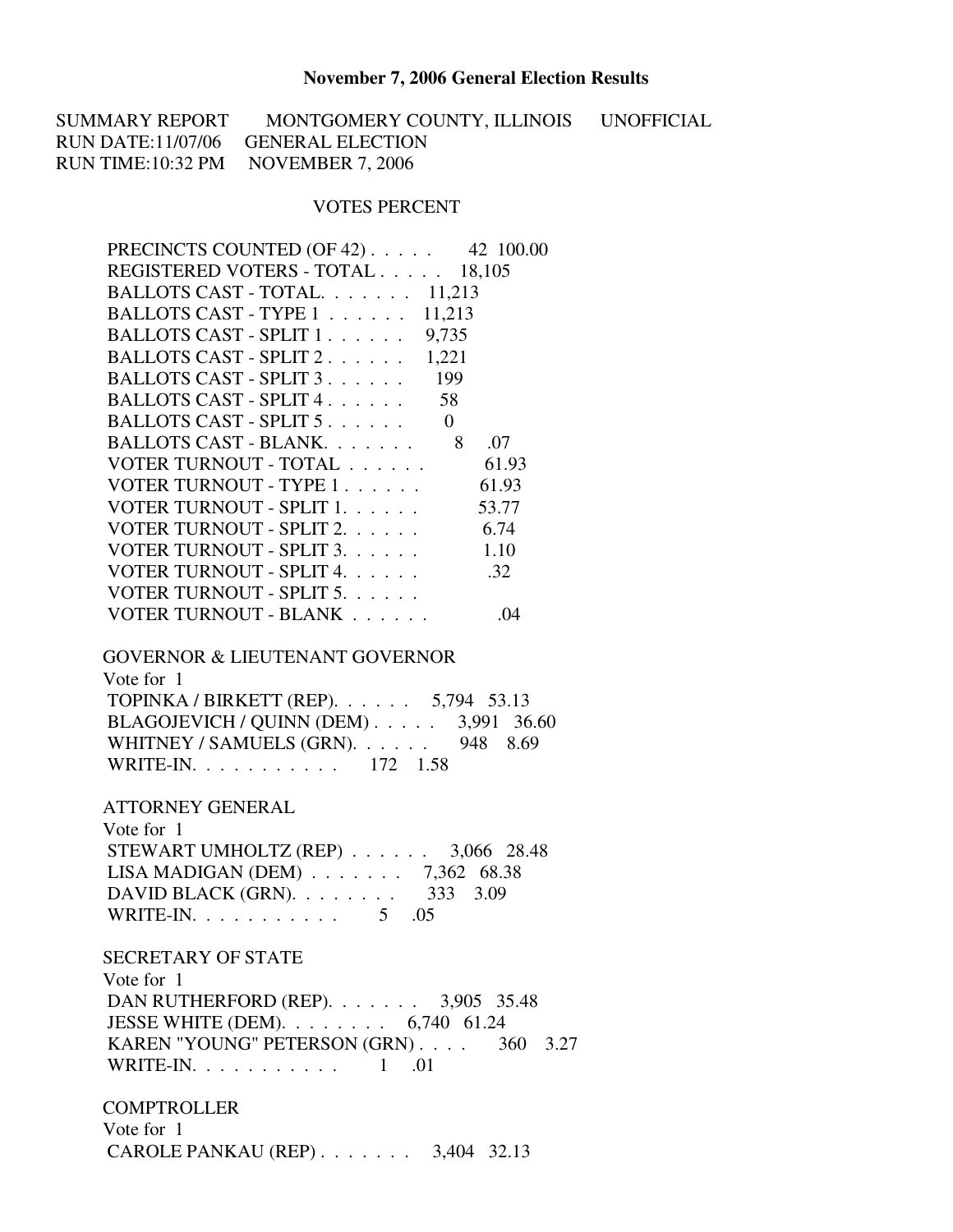DANIEL W. HYNES (DEM) . . . . . . 6,819 64.37 ALICIA SNYDER (GRN) . . . . . . . 369 3.48 WRITE-IN. . . . . . . . . . . . 2 .02 TREASURER Vote for 1 CHRISTINE RADOGNO (REP). . . . . . 4,940 47.72 ALEXANDER GIANNOULIAS (DEM) . . . . 4,975 48.06 DAN RODRIGUEZ SCHLORFF (GRN) . . . . 436 4.21 WRITE-IN. . . . . . . . . . . . 1 .01 REPRESENTATIVE IN CONGRESS (TOTAL) SEVENTEENTH CONGRESSIONAL DISTRICT Vote for 1 ANDREA ZINGA (REP) . . . . . . . 2,103 39.75 PHIL HARE (DEM) . . . . . . . . 3,178 60.06 WRITE-IN. . . . . . . . . . . . 10 .19 REPRESENTATIVE IN CONGRESS (REGULAR) SEVENTEENTH CONGRESSIONAL DISTRICT Vote for 1 ANDREA ZINGA (REP) . . . . . . . 2,098 39.76 PHIL HARE (DEM) . . . . . . . . 3,169 60.05 WRITE-IN. . . . . . . . . . . . 10 .19 REPRESENTATIVE IN CONGRESS (FEDERAL) SEVENTEENTH CONGRESSIONAL DISTRICT Vote for 1 ANDREA ZINGA (REP) . . . . . . . 5 35.71 PHIL HARE (DEM) . . . . . . . . 9 64.29 WRITE-IN.  $\ldots$  . . . . . . . . 0 REPRESENTATIVE IN CONGRESS (TOTAL) NINETEENTH CONGRESSIONAL DISTRICT Vote for 1 JOHN M. SHIMKUS (REP) . . . . . . 3,448 65.02 DANNY L. STOVER (DEM) . . . . . . 1,849 34.87 WRITE-IN. . . . . . . . . . . . 6 .11 REPRESENTATIVE IN CONGRESS (REGULAR) NINETEENTH CONGRESSIONAL DISTRICT Vote for 1 JOHN M. SHIMKUS (REP) . . . . . . 3,442 65.02 DANNY L. STOVER (DEM) . . . . . . 1,846 34.87 WRITE-IN. . . . . . . . . . . . 6 .11 REPRESENTATIVE IN CONGRESS (FEDERAL) NINETEENTH CONGRESSIONAL DISTRICT Vote for 1 JOHN M. SHIMKUS (REP) . . . . . . 6 66.67 DANNY L. STOVER (DEM) . . . . . . . 3 33.33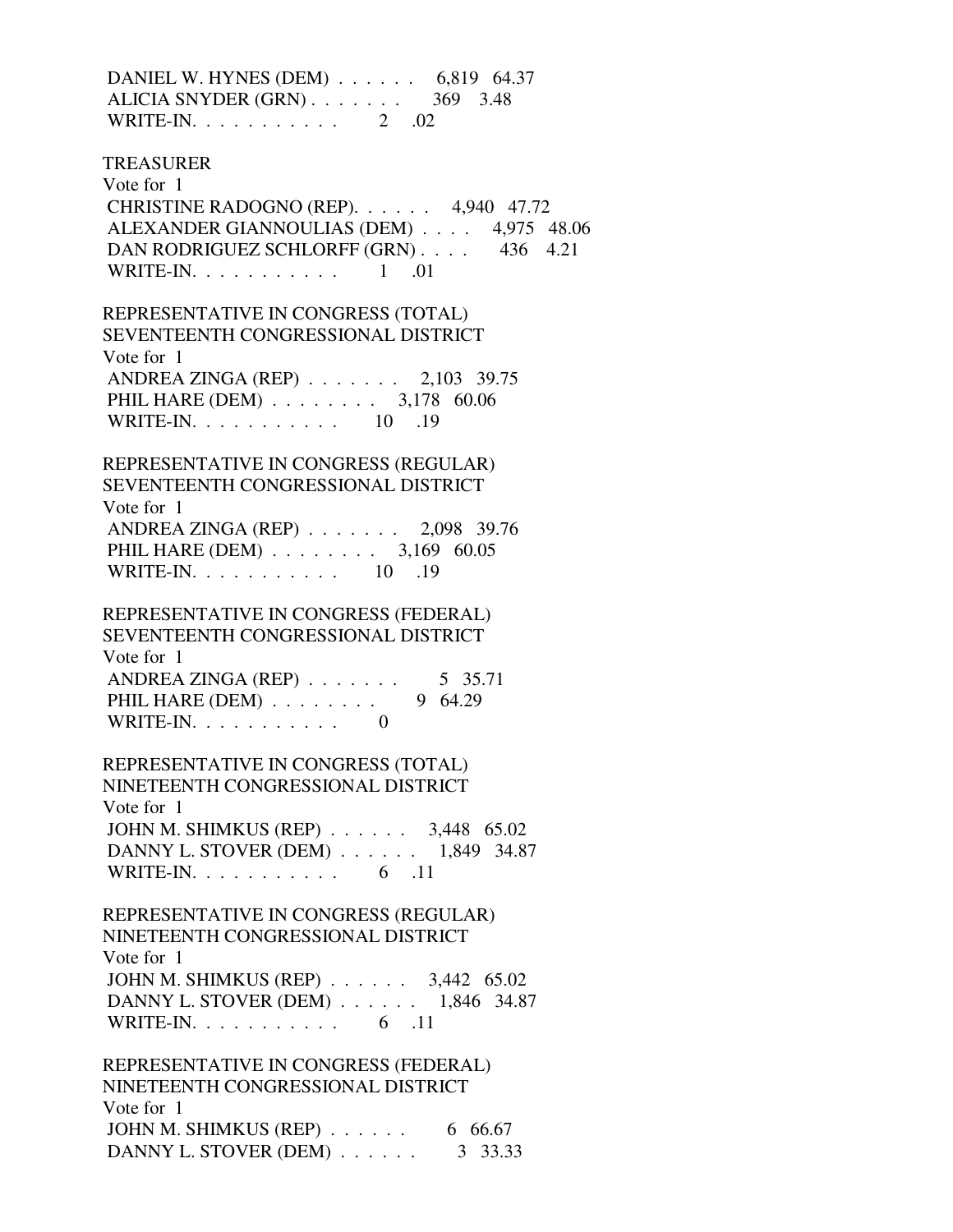WRITE-IN.  $\ldots$  . . . . . . . . 0

 STATE SENATOR FORTY-NINTH LEGISLATIVE DISTRICT Vote for 1 JEFF RICHEY (REP). . . . . . . . 4,685 42.73 DEANNA DEMUZIO (DEM). . . . . . . 6,267 57.17 WRITE-IN. . . . . . . . . . . . 11 .10 REPRESENTATIVE IN THE GENERAL ASSEMBLY NINETY-EIGHTH REPRESENTATIVE DISTRICT Vote for 1 NO CANDIDATE FILED  $\ldots \ldots$  0 GARY HANNIG (DEM). . . . . . . . 8,954 98.58 WRITE-IN. . . . . . . . . . . 129 1.42 REGIONAL SUPERINTENDENT OF SCHOOLS (CHRISTIAN AND MONTGOMERY COUNTIES) Vote for 1 NO CANDIDATE FILED  $\ldots \ldots$  0 GREG SPRINGER (DEM) . . . . . . . 8,671 99.10 WRITE-IN. . . . . . . . . . . 79 .90 REGIONAL SUPERINTENDENT OF SCHOOLS (BOND, EFFINGHAM AND FAYETTE COUNTIES) Vote for 1 NO CANDIDATE FILED . . . . . . . 0 MARK A. DRONE (DEM) . . . . . . . . 67 100.00 WRITE-IN.  $\ldots$  . . . . . . . . 0 REGIONAL SUPERINTENDENT OF SCHOOLS (CALHOUN, GREENE, JERSEY AND MACOUPIN COUNTIES) Vote for 1 NO CANDIDATE FILED . . . . . . . 0 LARRY PFEIFFER (DEM). . . . . . . 72 98.63 WRITE-IN. . . . . . . . . . . . 1 1.37 REGIONAL SUPERINTENDENT OF SCHOOLS (MADISON COUNTY) Vote for 1 NO CANDIDATE FILED  $\ldots \ldots$  0 HARRY A. BRIGGS (DEM) . . . . . . 0 WRITE-IN.  $\ldots$  . . . . . . . . 0 REGIONAL SUPERINTENDENT OF SCHOOLS (SANGAMON COUNTY) Vote for 1 HELEN TOLAN (REP). . . . . . . . 24 100.00 NO CANDIDATE FILED . . . . . . . 0 WRITE-IN.  $\ldots$  . . . . . . . . 0 COUNTY CLERK Vote for 1 SANDY LEITHEISER (REP) . . . . . . 9,773 98.87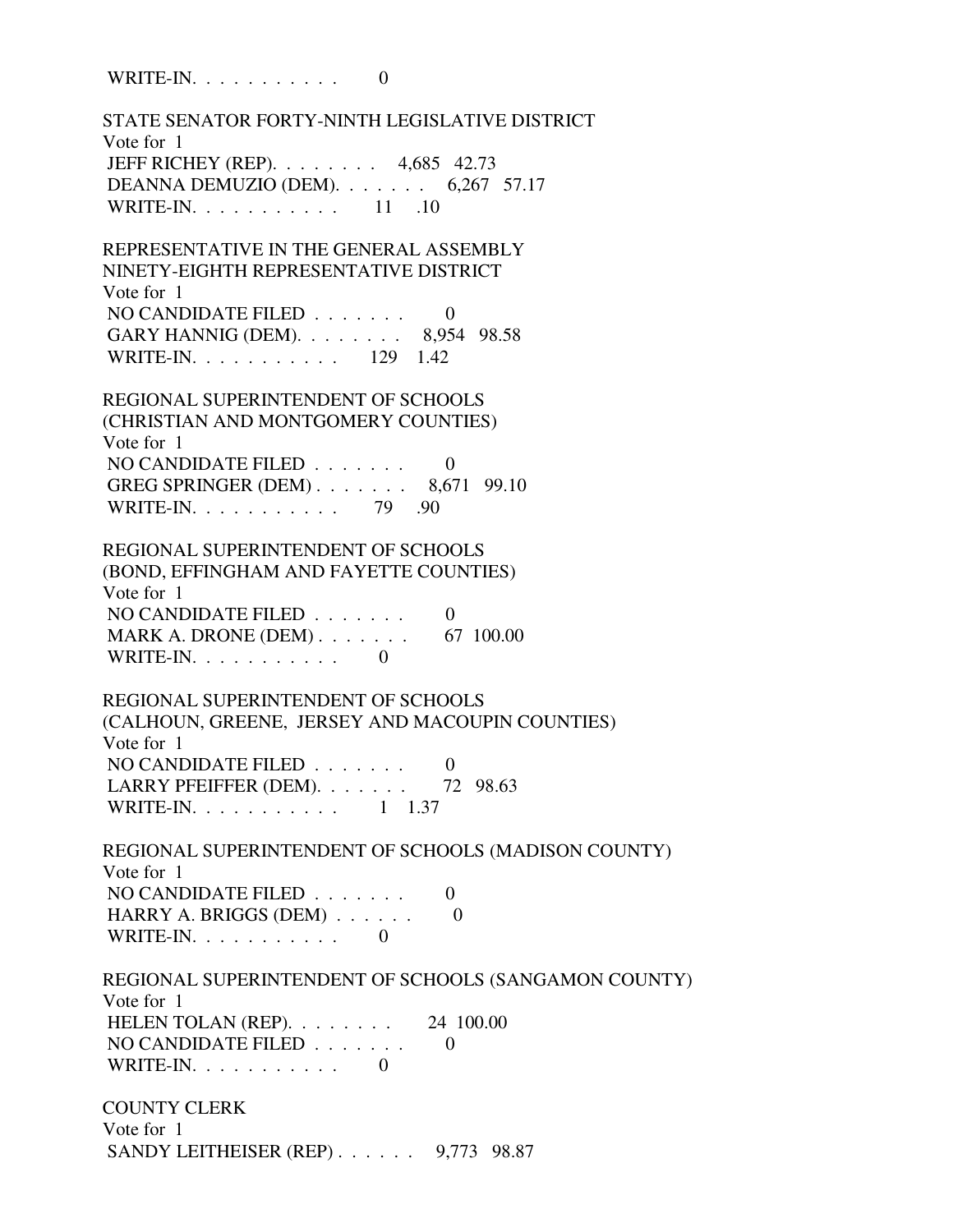NO CANDIDATE FILED . . . . . . . 0 WRITE-IN. . . . . . . . . . . 112 1.13 COUNTY TREASURER Vote for 1 RONALD D. JENKINS (REP). . . . . . 9,424 98.74 NO CANDIDATE FILED . . . . . . . 0 WRITE-IN. . . . . . . . . . . 120 1.26 COUNTY SHERIFF Vote for 1 JIM VAZZI (REP) . . . . . . . . 9,576 99.01 NO CANDIDATE FILED  $\ldots \ldots$  0 WRITE-IN. . . . . . . . . . . 96 .99 STATE'S ATTORNEY (TO FILL AN UNEXPIRED 2 YEAR TERM) Vote for 1 DOUG JARMAN (REP). . . . . . . . 5,184 47.31 CHRISTOPHER W. MATOUSH (DEM) . . . . 5,765 52.61 WRITE-IN. . . . . . . . . . . 9 .08 COUNTY BOARD MEMBER COUNTY BOARD DISTRICT 2 Vote for 1 GENE MILES (REP) . . . . . . . . 909 60.24 DONALD PETTY (DEM) . . . . . . . . 599 39.70 WRITE-IN.  $\ldots$  . . . . . . . . . 1 .07 COUNTY BOARD MEMBER COUNTY BOARD DISTRICT 4 Vote for 1 NO CANDIDATE FILED  $\ldots \ldots \ldots$  TERRY E. BONE (DEM) . . . . . . . 1,446 99.11 WRITE-IN. . . . . . . . . . . . 13 .89 COUNTY BOARD MEMBER COUNTY BOARD DISTRICT 7 Vote for 1 NO CANDIDATE FILED . . . . . . . 0 WILLIAM E. SIELSCHOTT (DEM) . . . . 1,151 90.06 WRITE-IN. . . . . . . . . . . 127 9.94 COUNTY BOARD MEMBER COUNTY BOARD DISTRICT 1 Vote for 2 CONNIE TAYLOR BECK (REP) . . . . . 871 30.85 DALE OGDEN (DEM) . . . . . . . . 1,092 38.68 DAVID G. HEATON (DEM) . . . . . . 853 30.22 WRITE-IN. . . . . . . . . . . 7 .25 COUNTY BOARD MEMBER COUNTY BOARD DISTRICT 3 Vote for 2 BILL REDMAN (REP). . . . . . . . 742 30.11

 BONNIE L. BRANUM (DEM) . . . . . . 904 36.69 GEORGE L. BLANKENSHIP (DEM) . . . . 818 33.20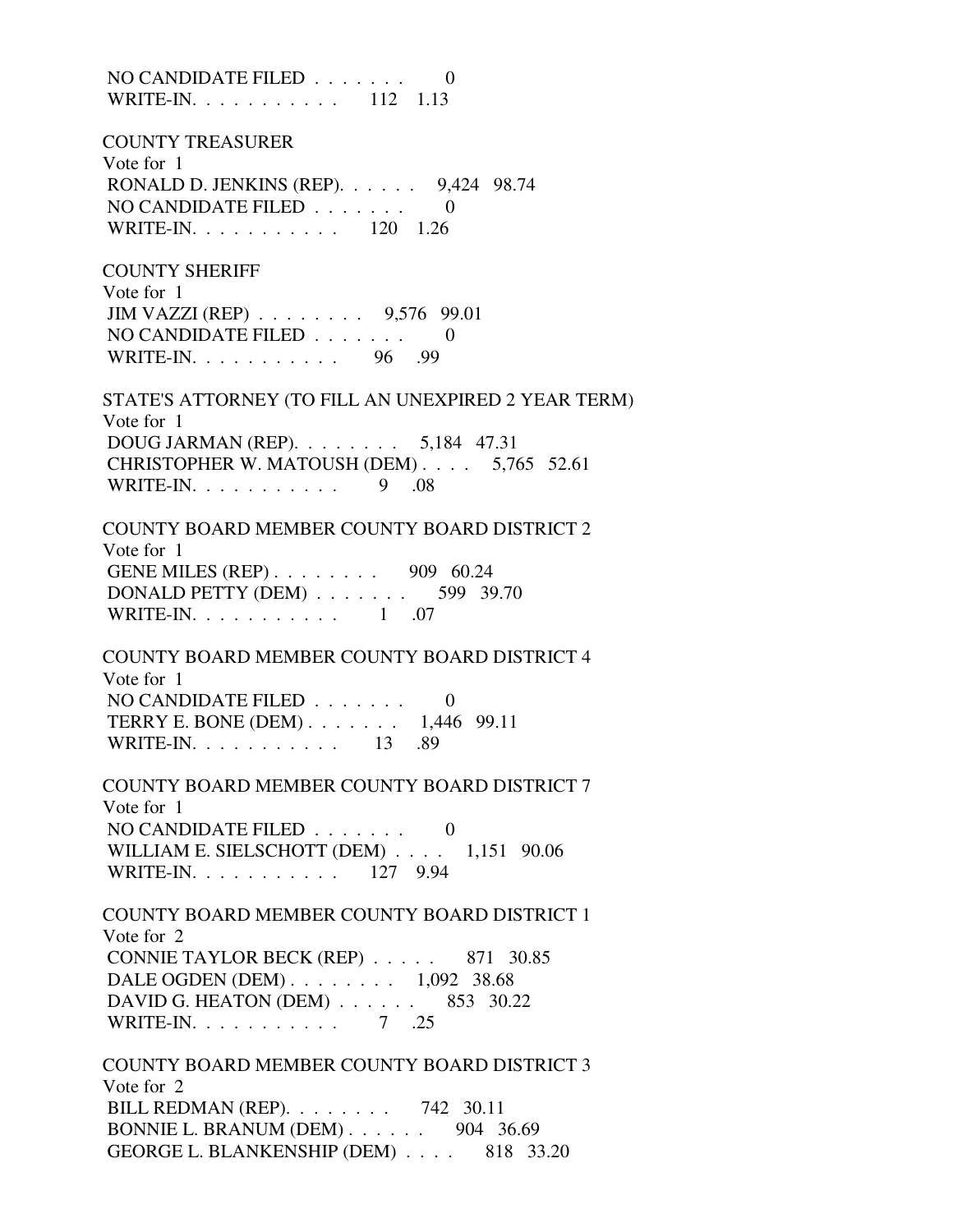WRITE-IN.  $\ldots$  . . . . . . . . 0

 COUNTY BOARD MEMBER COUNTY BOARD DISTRICT 5 Vote for 2 NO CANDIDATE FILED  $\ldots \ldots$  0 RICHARD WENDEL (DEM). . . . . . . 696 39.04 SHARON KUCHAR (IND) . . . . . . . . 562 31.52 RAY SWANSON (IND). . . . . . . . . 516 28.94 WRITE-IN. . . . . . . . . . . 9 .50 COUNTY BOARD MEMBER COUNTY BOARD DISTRICT 6 Vote for 2 JOHN C. VAN GIESEN II (REP) . . . . 644 26.93 JOHN A. DOWNS (DEM) . . . . . . . 900 37.64 RONALD E. DEABENDERFER (DEM) . . . . 836 34.96 WRITE-IN. . . . . . . . . . . . 11 .46 JUDGE OF THE APPELLATE COURT FIFTH JUDICIAL DISTRICT - MAAG VACANCY Vote for 1 STEPHEN P. McGLYNN (REP) . . . . . 4,973 49.42 BRUCE STEWART (DEM) . . . . . . . 5,077 50.45 WRITE-IN. . . . . . . . . . . . 13 .13 RETAIN SAUER FOURTH JUDICIAL CIRCUIT Vote for 1 YES . . . . . . . . . . . . 6,451 73.78 NO. . . . . . . . . . . . . 2,292 26.22 RETAIN SPEARS FOURTH JUDICIAL CIRCUIT Vote for 1 YES . . . . . . . . . . . . 6,686 76.17 NO. . . . . . . . . . . . . 2,092 23.83 RETAIN COADY FOURTH JUDICIAL CIRCUIT Vote for 1 YES . . . . . . . . . . . . 6,841 76.87 NO. . . . . . . . . . . . . 2,059 23.13 RETAIN MORAN FOURTH JUDICIAL CIRCUIT Vote for 1 YES . . . . . . . . . . . . 6,410 74.12 NO. . . . . . . . . . . . . 2,238 25.88 RETAIN TUNGATE FOURTH JUDICIAL CIRCUIT Vote for 1 YES . . . . . . . . . . . . 6,402 74.14 NO. . . . . . . . . . . . . 2,233 25.86 PROHIBIT LONGWALL METHOD OF MINING Vote for 1